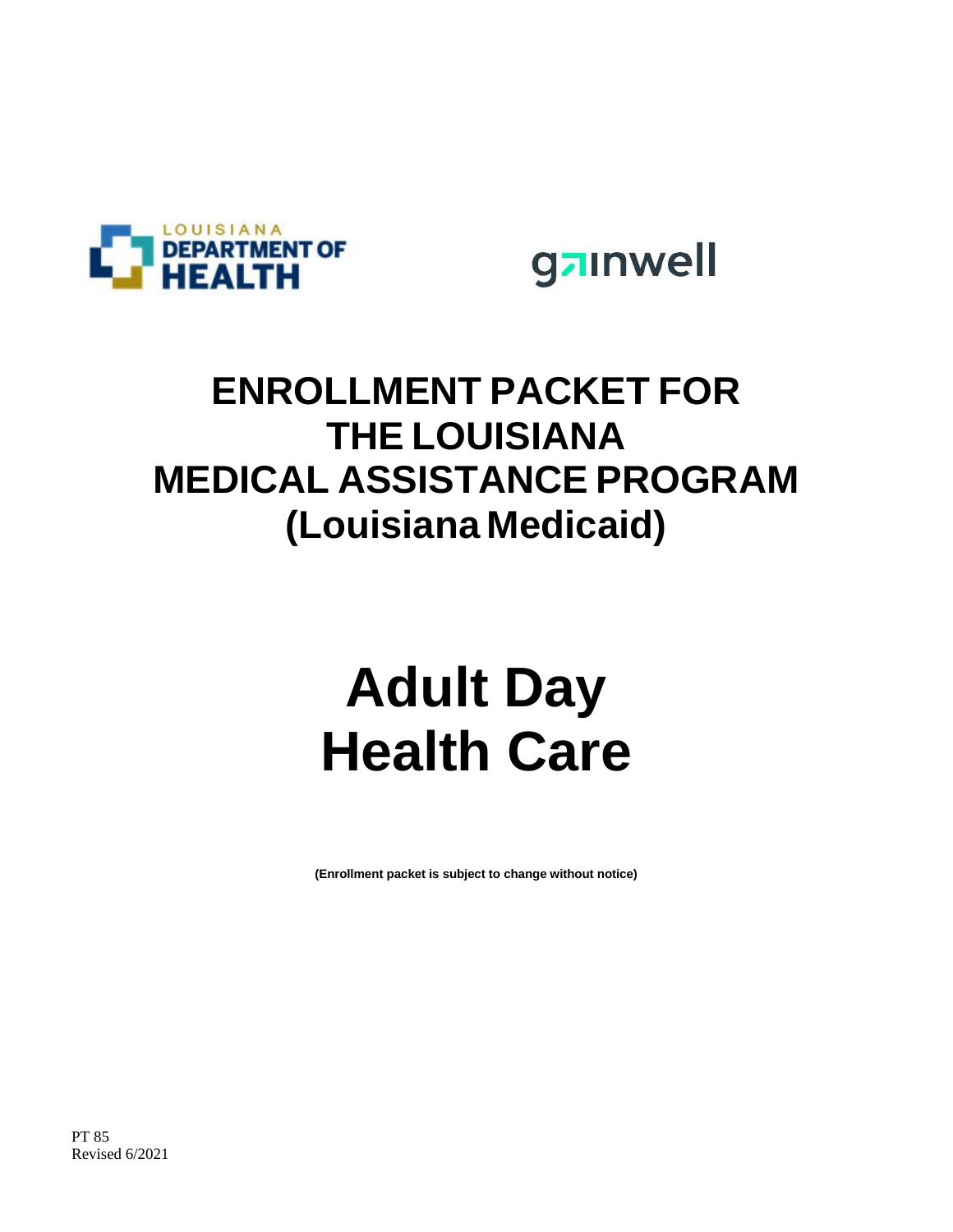#### GENERAL INFORMATION FOR PROVIDER ENROLLMENT

Provider Enrollment works on a three-week turnaround time frame. If enrollment requirements are not met, the entire application will be returned for correction and would need to be re-submitted once the corrections are made. Any re-submission of the enrollment packet is subject to additional three-week turnaround period.

The effective date for this enrollment will be the day the application is actually worked by Provider Enrollment.

No billing for 18 months will result in an automatic closure of this provider number, which will require a new enrollment application in order to be re-activated. No notification will be made to the provider regarding automatic closure.

If at any time during enrollment as a Waiver Medicaid provider, the provider has a change of physical address, then the provider must first obtain an updated license indicating the new address, and then submit notification of the change of address along with a copy of the updated license to Gainwell Provider Enrollment (see address on checklist, below).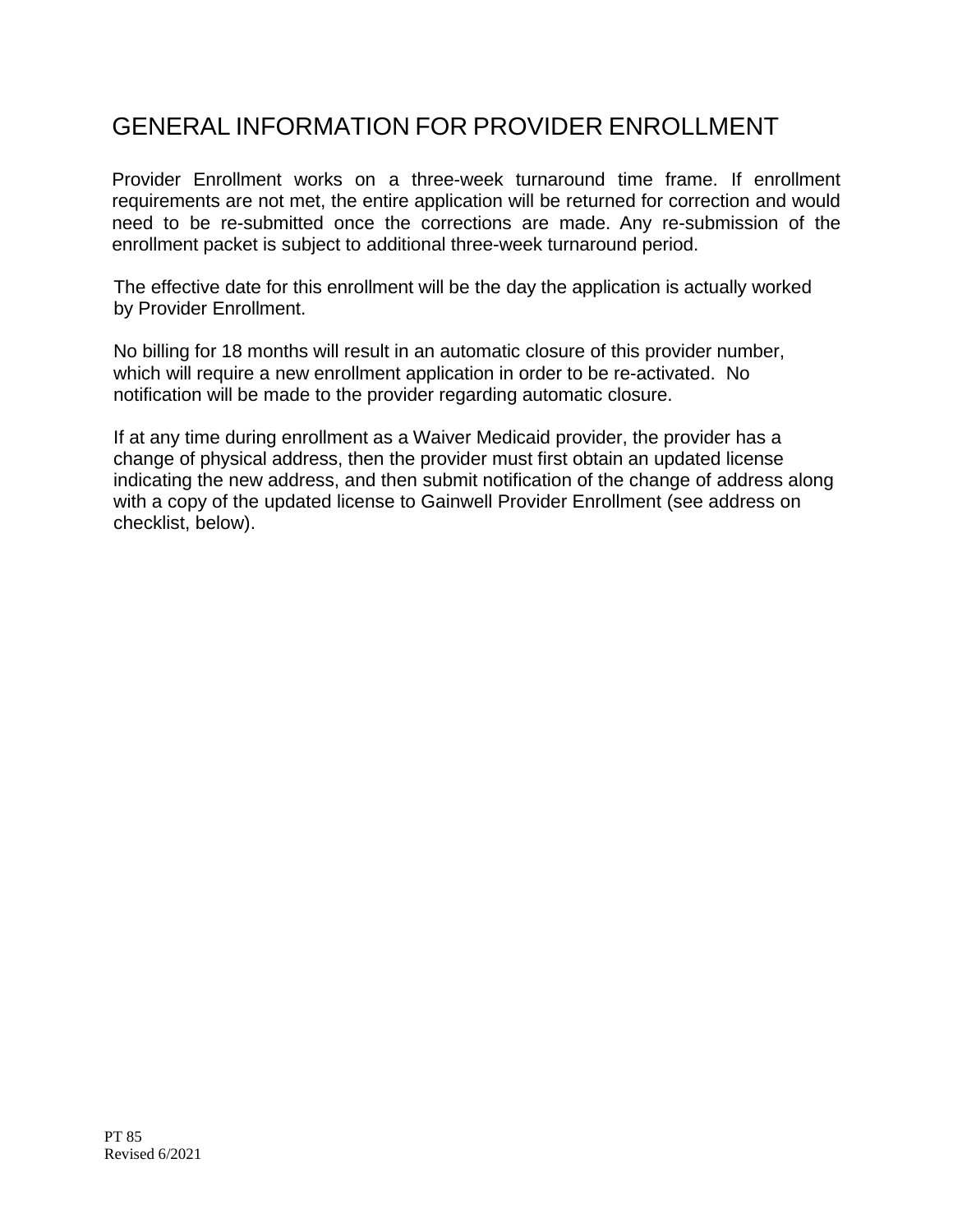# **ATTENTION!! Waiver service providers are required to comply with all requirements contained in:**

## **1. The provider manuals located at:**

**[https://www.lamedicaid.com/Provweb1/Providermanuals/Provi](https://www.lamedicaid.com/Provweb1/Providermanuals/ProviderManuals.htm) [derManuals.htm](https://www.lamedicaid.com/Provweb1/Providermanuals/ProviderManuals.htm)**

## **And 2. The information located on the LDH/OCDD website at**

**<http://new.dhh.louisiana.gov/index.cfm/subhome/11/n/8>**

### **3. The information located on the DHH/OAAS website at**

**http://new.dhh.louisiana.gov/index.cfm/subhome/12/n/7**